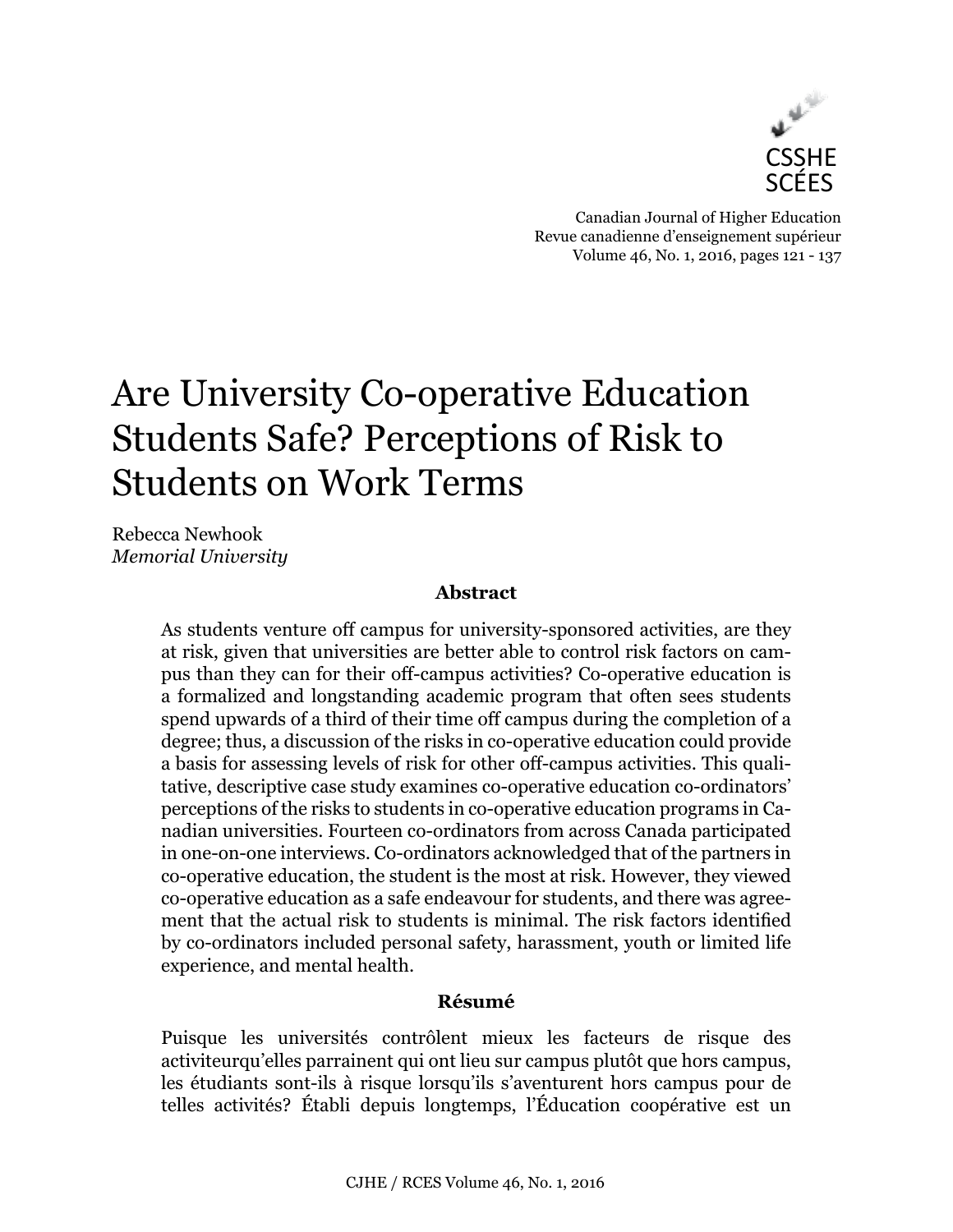programme académique structuré qui voit souvent des étudiants passer plus du tiers de leur temps hors campus pendant leurs lôment. Une analyse des risques en matière d'éducation coopérative pourrait donc fournir une base d'évaluation des niveaux de risque des autres activités hors campus. Cette étude de cas à description qualitative examine les perceptions des coordonnateurs en éducation coopérative quant aux risques encourus par les étudiants des programmes d'éducation coopérative des universités canadiennes. Quatorze coordonnateurs de partout au Canada ont participé à des entrevues individuelles. Ceux-ci reconnaissent que de tous les partenaires en éducation coopérative, l'étudiant est le plus à risque. Ils considèrent toutefois l'éducation coopérative comme un effort relativement sûr pour les élèvesion, et ils s'entendent pour dire que le risque réel pour les étudiants est minime. Les facteurs de risque relevif par les coordonnateurs sont liés à la protection personnelle, au harcèlement, à la jeunesse ou au peu d'expérience de vie, et à la santé mentale.

#### **Introduction**

Universities and other postsecondary institutions are increasingly expanding their learning opportunities to include co-curricular and experiential learning opportunities, many of which take place in the community. This has resulted in questions about student safety while participating in university-sponsored activities off campus. The present research seeks to explore Canadian university co-operative education co-ordinators' perceptions of the actual and potential risks to their students and to assess their perceptions of the safety of co-operative education students. The key research question is: What do co-ordinators perceive as the main risks to students in co-operative education? This research builds upon previous explorations of co-operative education co-ordinators' perceptions of their responsibility in risk assessment and management, as well as the role of the university in preparing co-ordinators to assess and minimize risk (Newhook, 2013).

#### **Literature Review**

One of the most formal and arguably most effective forms of experiential education is co-operative education, which includes extended periods of full-time work as an integral and mandatory part of a student's academic program. The aim of a co-operative education program is to integrate theoretical classroom instruction with practical and authentic on-the-job learning in the student's area of study (Billet & Choy, 2011, p. 25; CAFCE, 2009; Katula & Threnhauser, 1999, p. 244; Wessels, 2005, p. 6). A recent Ipsos Reid (2010) online poll of 1,493 adult Canadians revealed that one in seven Canadians with postsecondary education participated in a co-operative education program (p. 1). It is important to note that co-operative education differs from other forms of experiential activities in that the student is both an employee and a student, so the work term is both employment and education and thus carries the legal and ethical considerations of both. Despite the growth and maturation of research about co-operative education since the early 2000s (Zegwaard & Coll, 2011, p. 9), there remains very little research on the legal and ethical risks involved in co-operative education in general (Newhook, 2013).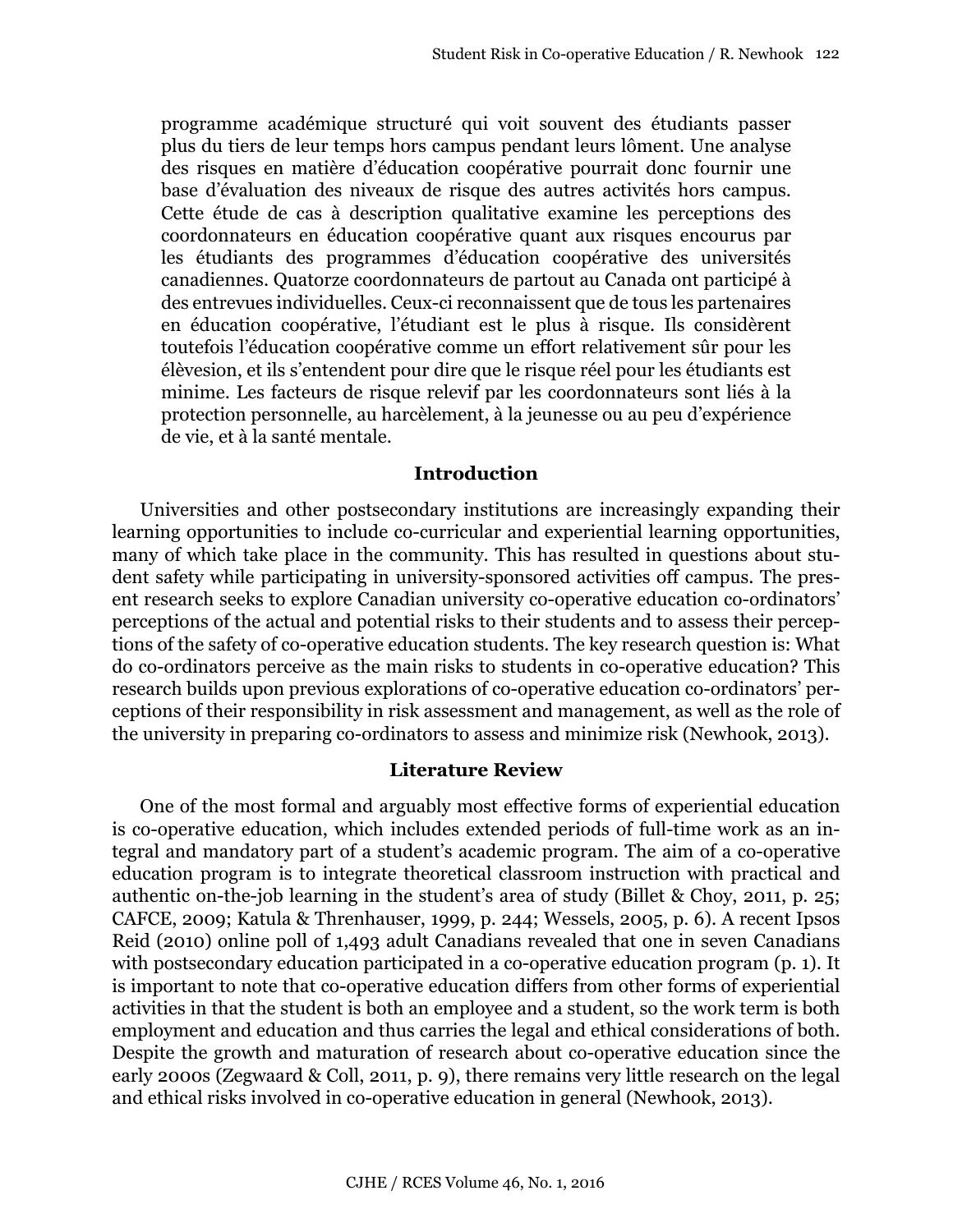Serious risks to students in university co-operative education programs in Canada are rare, although in three cases over the last decade, students died while on work terms. A co-op student in British Columbia died in a car accident on his way home from work following a period where he had worked 96.5 hours over the eight days prior to the accident (Workers Compensation Appeal Tribunal of British Columbia, 2009). A student from the University of Waterloo was the victim of Canada's first documented fatal wolf attack on a human (Jobin, 2007); the third-year geological engineering student was killed in November 2005 near Points North Landing, in Saskatchewan, while on a work term. In addition is the case of a University of Victoria co-op student who died by suicide in 2012, six months after he was terminated from his work term with the Government of British Columbia ("Roderick MacIsaac suicide," 2014). MacIsaac was one of seven researchers fired or suspended as part of an investigation about the misuse of personal health information; he had been unable to complete his doctorate as a result of his termination.

It is well established that universities have a duty of care to guard against reasonably foreseeable events that could result in injury for students participating in off-campus activities that form part of the student's academic program and that are supported by university staff (Birtwistle, 2002; Katter, 2002; Middlemiss, 2000, p. 79; Pearson & Beckham, 2005; Schoepfer & Dodds, 2010). It has also been established that co-operative education co-ordinators are uncertain about the extent of their responsibilities in assessing and minimizing risk, and that they are guided more by their own tacit knowledge and experiences than by institutional policy (Newhook, 2013). While it is clear that the university has a duty of care to protect its student on campus and in university activities off campus, the employer is also responsible for its paid employees, including work-term students. According to the Canadian Association of Co-operative Education (CAFCE), in order for a job to be eligible to be considered a work term, the conditions of employment must be full-time and paid (CAFCE, 2006, p. 2). As a result, students on work terms from most postsecondary institutions in Canada are employees and are therefore covered by their employer's insurance policies and by any legislation governing employment, compensation, and occupational health and safety.

Universities are responsible for the protection and well-being of their students, so they have myriad risk-reduction activities and policies. They are not alone in their focus on risk and risk-reduction strategies; indeed, Western societies appear to be very riskfocused, both institutionally and individually. Risk has attracted much research by contemporary sociologists. Lupton (1999) argued that society is increasingly preoccupied with notions of risk and fear as a result of intensifying feelings of uncertainty, complexity, ambivalence, and disorder, and a growing distrust of authority and the threats inherent in everyday life (pp. 11–12). Huber (2010) stated that contemporary social theorists view "the growth of risk to be the distinguishing feature of modernity" (p. 114), while Beck (1992), in his seminal publication on risk, also argued that modernity is about eradicating or minimizing exposure to risk.

This research focuses on perceptions of risk, understanding that risk is a concept constructed in reference to social, historical, and cultural conditions (Arnoldi, 2009, p. 15) and is therefore individual and subjective. Accordingly, what is perceived as risky for some individuals may be judged differently for others, based on each person's historical and cultural context.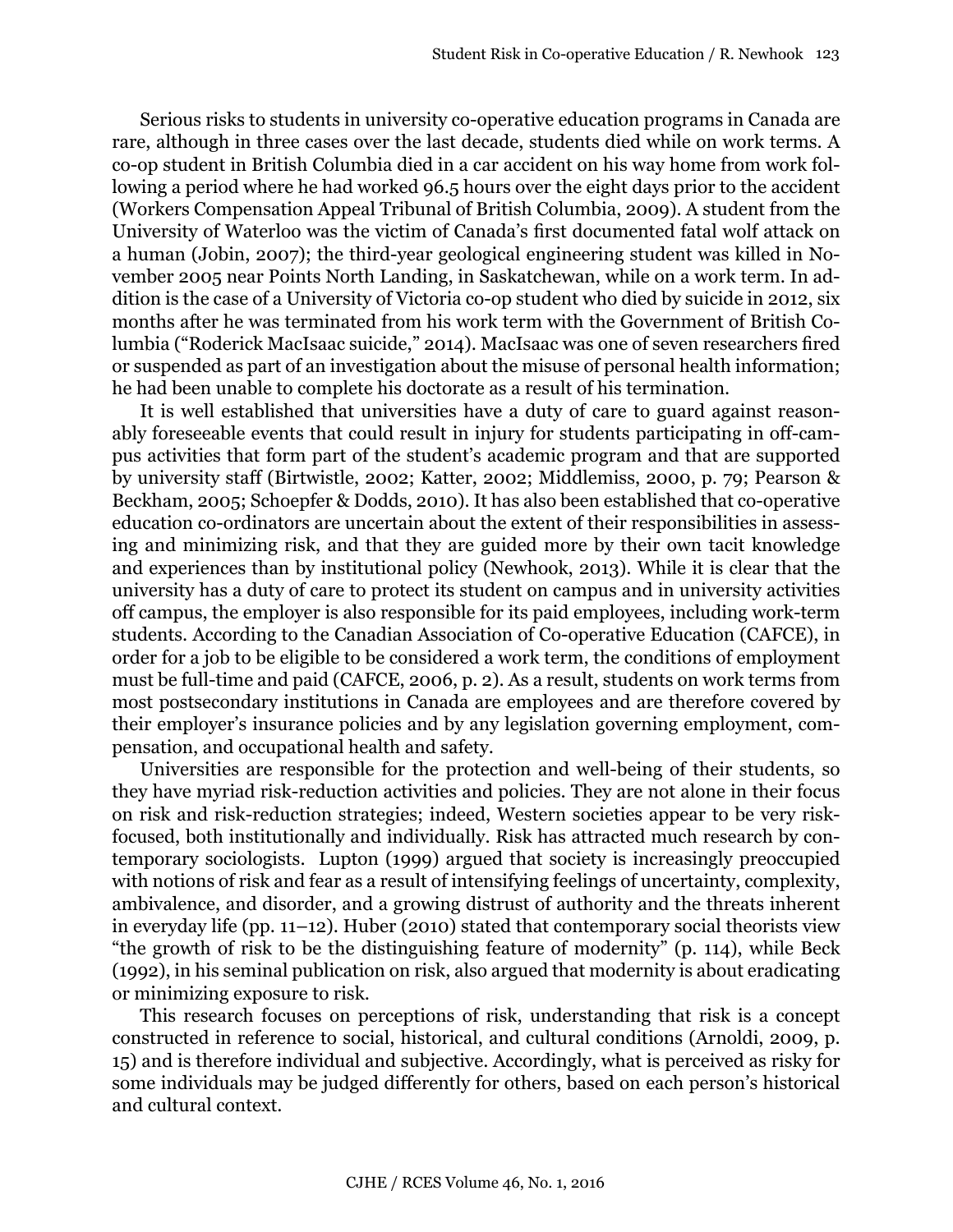# **Methodology**

The research design used a qualitative approach with descriptive case study as the methodology. The end product was a rich and thick description and account of the coordinators' perceptions and experiences of risks to students in co-operative education, illustrating the complexities of the situations as well as the similarities and differences of opinion on the subject. This research was granted full ethics clearance by Memorial University's Interdisciplinary Committee on Ethics in Human Research.

# **Population Selection**

A criterion-based purposeful sampling technique was used with a quota or maximum variation in order to include a roughly representative subset of the population of co-ordinators. Co-ordinators from universities with long-standing co-operative education programs in multiple disciplines were invited to take part in this research. Co-ordinators from universities with co-operative education programs in only one or two disciplines or those with a co-operative education program that had been recently developed were not included, as they were not consistent with the case being studied. Colleges and other postsecondary institutions were also excluded from this study for the same reason. CAFCE assisted by sending an email to its membership, on the researcher's behalf, to introduce the research agenda and to provide legitimacy to the requests for interviews. Sixteen coordinators either self-identified or were recommended to the researcher by their director to take part. All were interviewed, yielding a participation rate of 100%. It became apparent during the analysis stage that two participants were not part of the case under study, so their data were omitted from the results presented in this research. These situations are described further in the data analysis section.

# **Data Collection Methods**

Sixteen guided semi-structured interviews were held with co-operative education co-ordinators from 10 universities across Canada. The participants represented co-ordinators from a range of co-operative education programs in a number of different disciplines, including arts, business, engineering, science, and others (not further identified, to protect the anonymity of the participants). Seven co-ordinators worked primarily in engineering and science programs; seven worked in arts, business, or other non-technical programs; and two worked exclusively with students travelling internationally for work terms. Four interviews took place over the phone, while 12 interviews were held in person. All interviews were conducted by the same researcher. The researcher used the same set of interview questions for each interview to gather background information about the co-ordinator and to explore the themes of risk in co-operative education to students, employers, the institution, and the co-ordinators themselves, as well as themes related to coordinators' understanding of risk management and institutional liability. This research paper focuses on co-ordinators' understanding of the risks to students only and does not include all of the data derived from these interviews. Interviews ranged in duration from 20 minutes to approximately one hour. All interviews were audio-recorded and subsequently transcribed. Each participant was assigned a pseudonym by the researcher.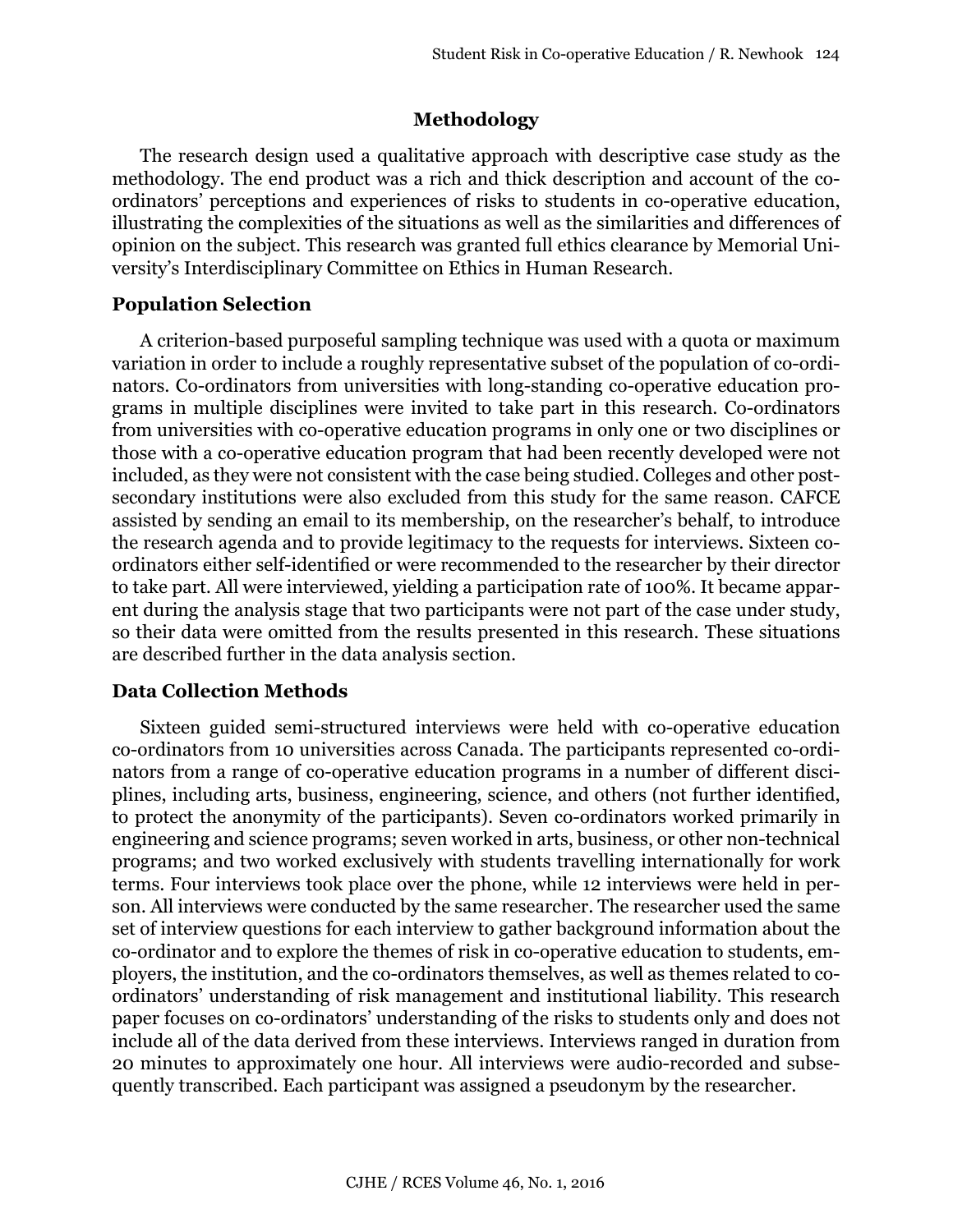#### **Data Analysis**

Preliminary data analysis began during the data collection phase, although early interpretations were free-formed hunches and educated guesses. These speculations and hunches informed the next interview, and so on. An intensive analysis was completed once the data were collected, in order to construct categories and themes. The analysis was completed manually without the use of computer software. During this process, it was determined that the interview data from the two co-ordinators who worked exclusively with students travelling internationally for work terms were significantly different from those of the co-ordinators working with a variety of student work terms, primarily domestic. The focus and the work of these two co-ordinators were significantly different from the others' and were therefore considered to be outside of the case being studied; they were not part of the bounded entity of co-operative education co-ordinators and did not have a set of practices and circumstances shared with the rest of the group. For this reason, they were excluded from the analysis and their responses do not appear in the results.

#### **Results**

The majority of co-ordinators agreed that there was an increasing focus on risk, risk management, and risk awareness at their university. Some participants were able to point to specific programs or activities that had occurred or divisions that had opened within their universities in the last decade, while others were aware of a shift of consciousness only in an indirect or intuitive manner. Asked whether she thought there was an increasing focus on risk in her university, Alice said, "I think it's beginning, yeah, and that's just a vague sense," while James replied to the same question with, "I think so. I'm hearing, I'm hearing it kind of through the woodwork." Sarah and Clare both noted a shift in public consciousness and focus on risk following 9/11; Clare stated, "I think since 9/11 when we had people who were working in all parts of the world all of a sudden that day it seemed like the world was, the world changed." Neither Julia, Patricia, nor David felt there was an increasing focus on risk noticeable at their institutions.

Of the partners in co-operative education, all co-ordinators identified the student as having the greatest exposure to risk, both in terms of the types of risks they are exposed to and the significance or seriousness of the potential risks. Co-ordinators acknowledged that the student, the employer, the institution, and the co-ordinators themselves are all exposed to risk in one way or another, but that it is the student who is most vulnerable to risk in co-operative education. "Most vulnerable is the student who is out there in the workplace" (Sarah). "They [students] are the least powerful if you look at the relationship, and the most impressionable" (Tanya).

Despite co-ordinators' agreement that the student was most at risk in the co-operative education partnership, there was overall agreement that the actual risk was minimal and that, in general, students were safe on work terms. Co-ordinators were all asked to provide examples of exceptional circumstances involving students at risk on work terms, and while an assortment of examples of injuries, minor mishaps, bad experiences, and interpersonal conflicts were provided by most co-ordinators, largely they felt that these were exceptions, extremely rare cases, and did not represent the majority of work-term experiences. Susan discussed students subject to actual risk as follows: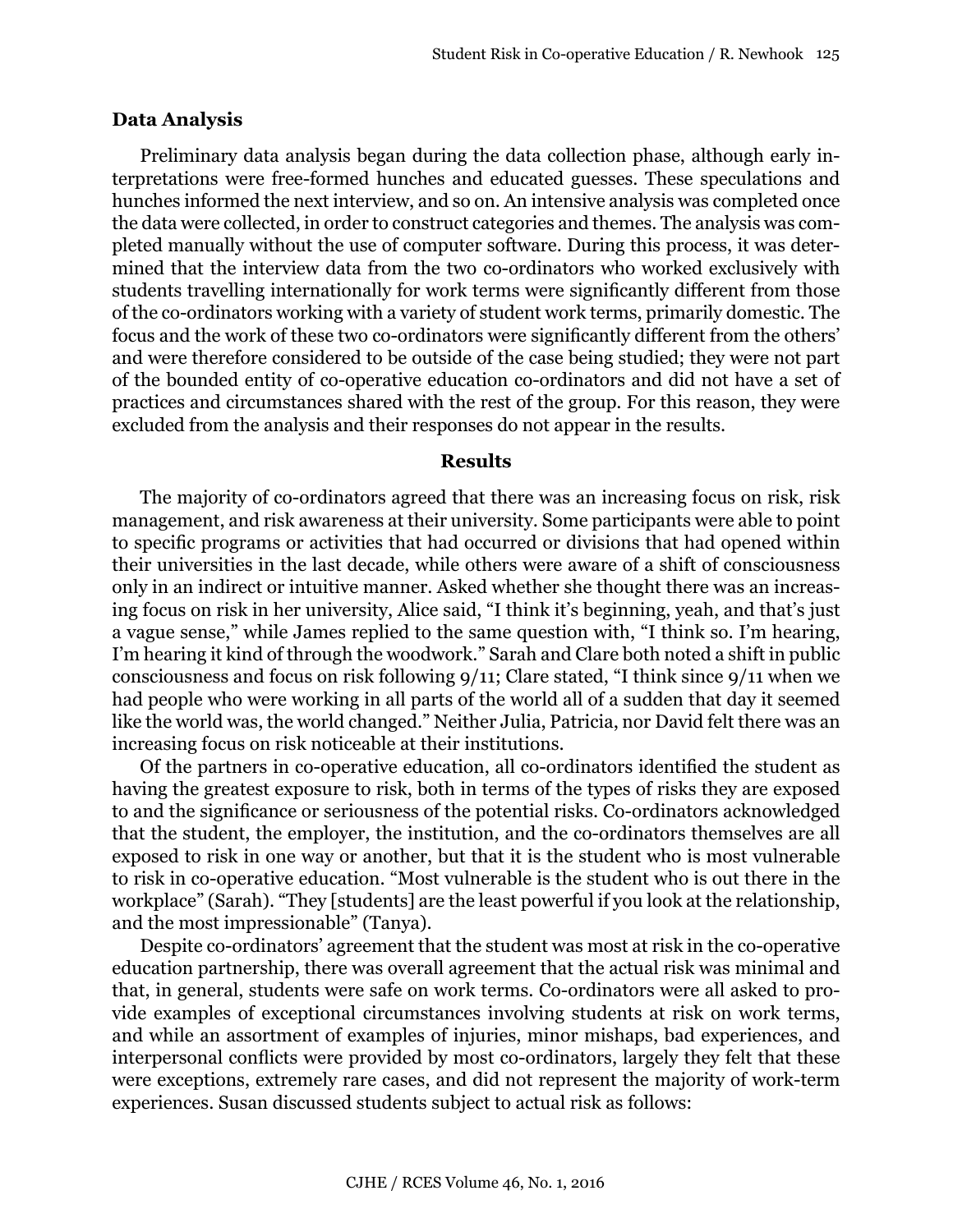[W]ith respect to students over time, I guess there are more risks associated with co-op than we ever really think about. But if I've been with the university for 22 years, and if in every year I deal with 450 placements, on average, [then] that is a huge number of students [who have not experienced serious risk].

Hence, in terms of volume, while risks are present, students are in reality rarely affected.

Co-ordinators identified a number of risks to the student, which are discussed in the following sections.

# **Personal Safety**

Personal safety on work terms was identified by virtually all co-ordinators as a potential risk to students. In fact, when asked what they thought was the most significant risk in co-operative education, 10 of the 14 (71.4%) co-ordinators interviewed felt student personal safety was the most significant risk.

Not unexpectedly, awareness of and focus on workplace health and safety for co-operative education students was higher among the co-ordinators of engineering and science programs, where student work-term positions are typically riskier as they may include laboratory, manufacturing, construction, and other onsite work. "In working in manufacturing environments, or if they happen to go offshore, or up North in a camp, then there could be actual safety risks for them" (Susan). "In engineering in particular, they are often times exposed to big, moving machinery, so there certainly is safety issues around that" (Alice). "They're going to face, especially where we have engineering students, there's going to be health and safety issues" (Patricia). "Laboratory safety is a big one, so the safety of the student, physical safety" (James). Natalie qualified her concern, stating:

In terms of the physical risks to students, I don't, from my experience so far, I haven't identified too many. Now granted, we have science students, obviously, that go out to work in labs. So I guess there is some modicum of possible physical risk, but they all take laboratory safety courses and that sort of thing.

While she acknowledged the risk, she described it as a "modicum of possible physical risk," noting that she felt the actual risk to be extremely low. This sentiment was widespread among the co-ordinators who were interviewed.

Generally, co-ordinators felt that between the university and the employer, students received adequate health and safety training. "It is the responsibility of the employer to train these students in terms of safety, [and] I am getting feedback on what kind of safety training the students are undergoing, which I'm fine with" (Rachel).

Several co-ordinators supplied examples of occasions when students had suffered minor injuries or broken bones as a result of a work term, but these represented a handful of injured students out of thousands of work terms. Two examples of extreme situations did arise in the discussions with co-ordinators; however, they are not presented here, in order to protect the anonymity and confidentiality of the participants.

# **Harassment**

The vast majority of co-ordinators indicated that they perceived harassment to be a potential risk to co-operative education students on work terms. Harassment in the con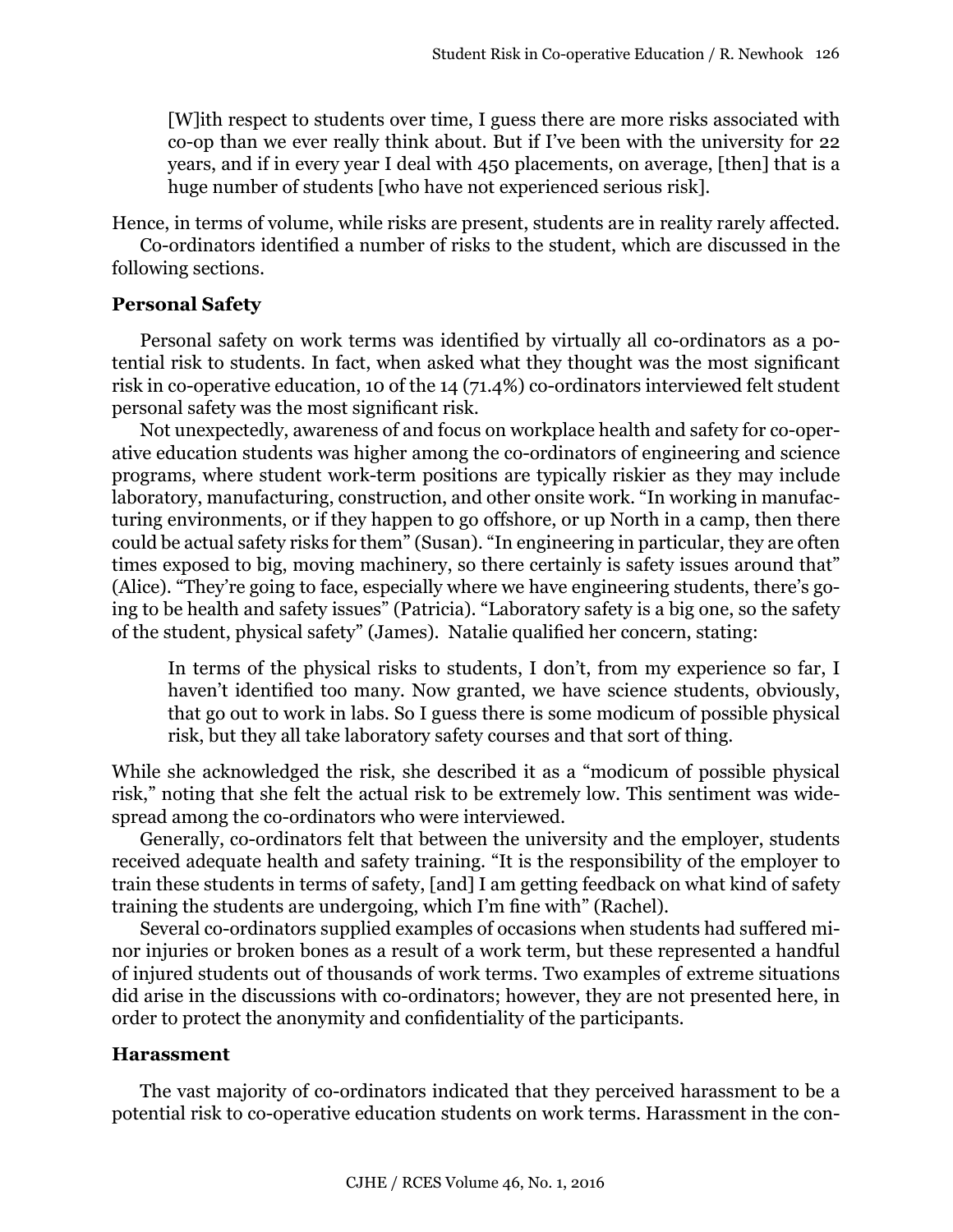text of the discussions with co-ordinators included bullying, physical or emotional intimidation, neglect, and sexual harassment. David explained that students "face the same risk as any worker—there's the risk of being harassed, sexually harassed, a risk of being bullied by colleagues and employers." Similarly, Amanda said, "[A]nything could happen to them when they're in the workplace . . . they might be subject to bullying or discrimination or something like that in the workplace, sexual harassment."

Clare viewed harassment differently and drew the connection between workplace harassment and mental health (discussed in more detail in a later section):

I can think of abuse, and not probably the most outward abuse, but abuse of getting them [students] to do the stuff no one else wants to do, which is a risk, I guess, to people's confidence, it's a psychological risk probably to be given really bad work all the time.

Similarly, Sarah expressed that harassment was a broad concept: "I think harassment can happen at so many different levels. If a supervisor is not giving enough guidance and then criticizing [the student]." She elaborated and provided this scenario:

It could be bullying, there are some instances that I can think of . . . the student could see paperweights flying out of the little cubicle because the supervisor was mad, so how do you think the student feels walking in there and asking any questions?

Susan tempered her concern, noting that it was very uncommon for students to be sexually harassed in her experience: "[T]here's very few cases of that come past my desk. Very few. Probably one or two cases of sexual harassment, in all the years I've been there." Patricia noted concern for female co-operative education students working in non-traditional occupations and work sites, who are particularly vulnerable to sexual harassment: "where it's engineering and we would have lots of cases where we have females students at work in a very male-dominated environment, so that's a concern of ours."

Approximately half of the co-ordinators I interviewed were able to provide specific examples of students being harassed by colleagues or supervisors on work terms. David spoke of a small, family-owned business that mistreated a group of five co-op students, who all quit en masse one day, which as a result prompted David to be more diligent in vetting the suitability of small-business employers for co-op students. James noted an example of students being physically intimidated on a work term:

They were male students, and they felt intimidated physically by their foreman. They didn't feel like they could say anything because they were afraid of him. And this one person, one young man, was more sensitive than the rest, and I would say he has likely some degree of mental health issue, and he didn't handle it well, and he came in [to the co-op office] on a regular basis, we had many phone calls, he was very upset by it, very affected by it.

It was clear that student harassment on work terms was taken seriously by co-ordinators, often with long-term consequences, such as in the situation Julia outlined that resulted in the termination of the co-operative education partnership between the university and the employer: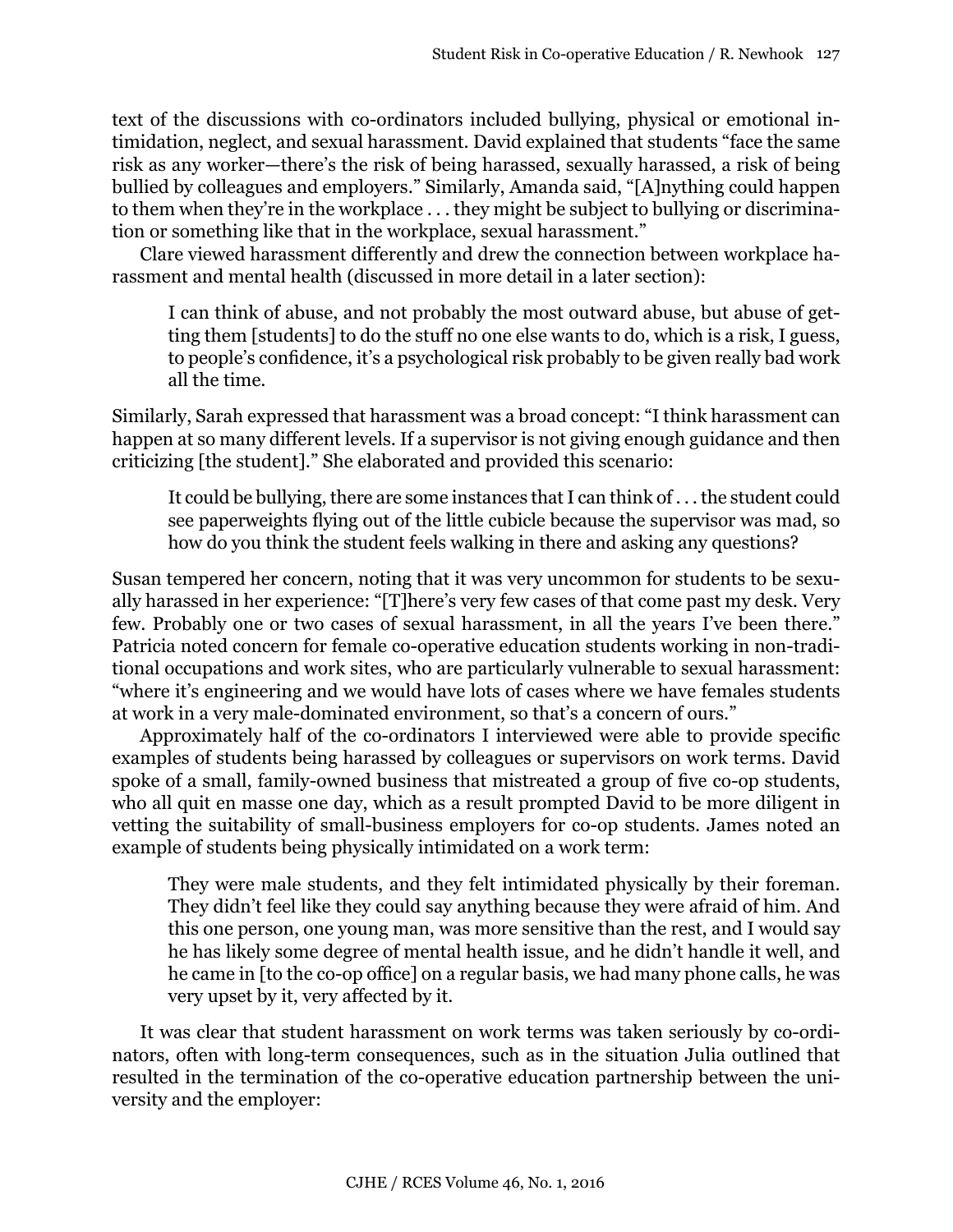I would say [the supervisor was] a bit of a bully, frankly, so the student definitely was experiencing that, and it was just a really, a lot of back and forth with her and the employer and then finally realizing that after this work term, we're not going to be posting with this employer again.

Tanya also explained being aware of a student who felt harassed by her work-term supervisor: "I did know of another student who was working up North . . . who was feeling harassed by a supervisor. . . . I met with her afterwards, and she seemed fine."

One of Sarah's students endured harassment on her work term: "[T]he supervisor of the female student, he was singing something, a song that had her name in it, an actual song, some song, I don't know what, so I think that made her very uncomfortable." Julia provided an example of sexual harassment and the supporting and mediating role of the co-operative education co-ordinator:

A student on their last, second last day of their work term was out for the staff party and someone made a comment about her physical [appearance], and she came in after her work term really upset about it and I could, it was very impactful for her because she didn't know how to, if she should say anything, what she should do, and really it was kind of a sexual harassment issue, it was, so I was immediately on the phone with the fair-treatment advisor because she was, she's a student but she was also an employee of that environment, and she's an adult too, so we had to try to, really what I did and what I was advised to do, was lay out all the options for her and then she, at the end of the day because she had the information, was able to make the choice that was best for her.

This example highlights the complicated relationship between the co-operative education co-ordinator, the student, the employer, and the university.

One example of a student perceiving discrimination based on sexuality surfaced in my discussions with co-ordinators. Natalie explained:

The camaraderie between the people who work there and sort of the things that they would say to each other were quite homophobic but were considered ok. And this particular student was very, very hesitant to sort of bring up his concerns because he didn't want to create any waves. And he said, "It's fine, but it makes me very uncomfortable."

# **Youth and Limited Life Experience**

The co-ordinators involved in this research work primarily with undergraduate students, who are typically in their late teens and early twenties, the occasional mature student notwithstanding. As a result of their students' age, co-ordinators noted that many co-operative education students lack life experience and, sometimes, maturity. Clare remarked on the vulnerability of the co-op student as a young worker:

As young workers, they're more vulnerable anyway and as new to a company or industry, you're always vulnerable. . . . But put that with someone who is naïve, new to workplaces anyway and then it's a workplace that they don't know much about, and the vulnerability quotient just goes right up.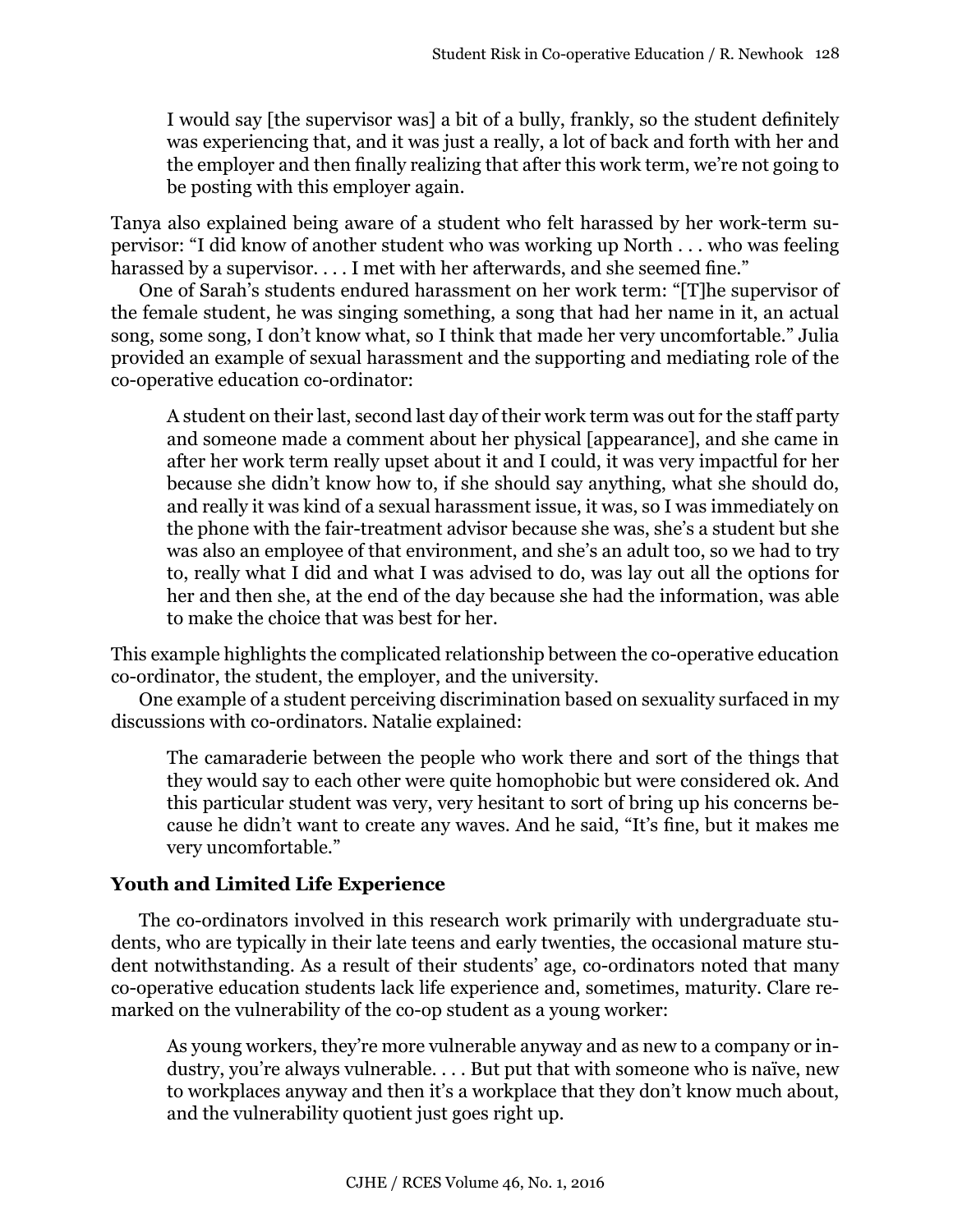Alice remarked on her students' sometimes poor decision-making skills resulting from their youth and inexperience, noting her heightened feelings of responsibility for her students: "generally speaking, I probably keep my eyes open more than I should because I know that they are young adults and still not always making good decisions."

Nancy also acknowledged that she perceived her students to be at risk as a result of their youth and lack of life experience:

[A student] doesn't have a lot of life experience and it's one thing for us to say they're adults, but you know, we all gathered our life experience as we went, and I think all of us create that. Our life experience when we were nineteen is a whole lot different than it is now. You know? And so I think on the student perspective that there are risks related to the fact they don't have a lot of life experience.

Tanya argued that life experience and maturity had a direct impact on work performance and therefore could impact a student's success on a work term and in the subsequent work-term evaluation: "[T]he extent to which a student is, let's say, mature, has had some sort of independence, responsibility in their lives pre taking on co-op, impacts greatly their performance on the job."

It is widely argued that the current generation of young people are generally less independent, live more sheltered lives, and have parents who are more attentive and involved in their children's lives than they were in the past. Julia elaborated:

Generally, millennials have had very involved parents, and if they've lived at home their whole lives and then they move away for the first time [for a work term], that involvement, it's really, now you need to figure out how to get to work on time and what to wear and how to get your groceries and all those things that if you've lived at home you probably take for granted.

There was general agreement among co-ordinators that one of the main goals of cooperative education programs is to address this lack of experience by supporting and nurturing students' exposure to new environments, new tasks, and new people, thereby increasing life experience and maturity levels. Tanya expressed the role of the co-operative education co-ordinator in this process as follows: "[M]aybe because of the nature of who we're dealing with—these are young people, they're in their formative years—we can have an impact on their lives, and we're aware of it."

Co-ordinators clearly acknowledged that co-operative education students are typically young and need guidance and support through new experiences in order to get the maximum benefit from their co-operative education experiences. Consequently, co-ordinators largely perceived student inexperience to be a risk in co-operative education, but they were aware of their crucial role in mitigating against and limiting their students' exposure to this risk.

# **Mental Health**

Student mental health was identified by virtually all co-ordinators as a risk in cooperative education. Co-ordinators noted four main areas of concern related to student mental health, including: serious mental illness, the loneliness or homesickness factor, self-confidence/self-worth, and stress.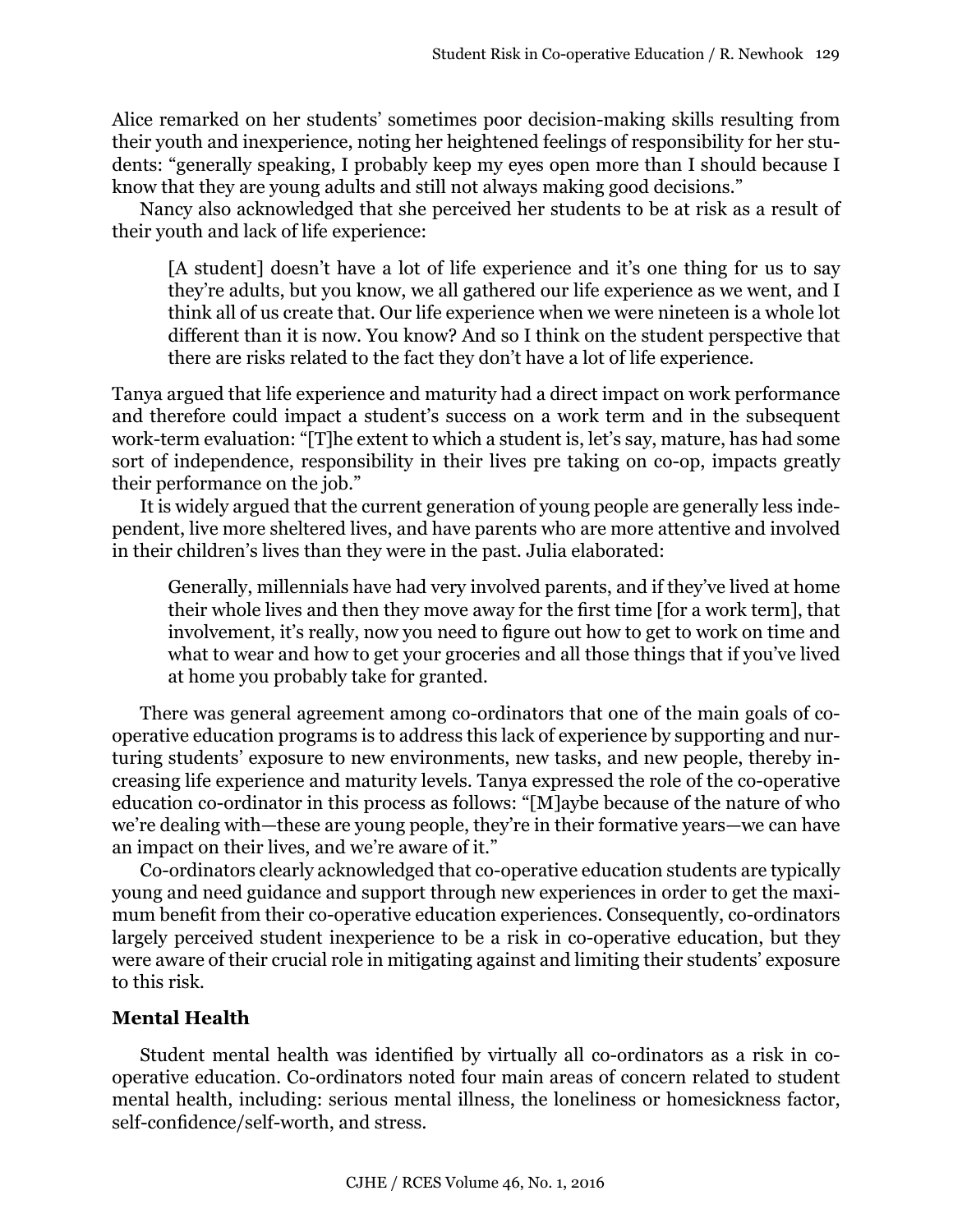Susan noted particular concern for student mental health; when asked what she considered to be the most significant risk in co-operative education, she responded that student mental health was the most significant risk, in her view. Similarly, David spoke of his concern for student mental health or emotional well-being in general. In answer to the same question, he responded that personal safety was the most significant risk but that "second to that would be the emotional risk;—we try to avoid putting students in situations that we might know are, from an emotional point of view, are going to be disturbing or distracting, harmful."

 Like many co-ordinators, David mentioned that his department works very closely with the counselling unit at his university, and while he is very aware of mental health and the risks that mental illness can pose, he does not consider this part of his role as a coordinator: "[W]e work quite closely with our counselling department . . . so if it comes up, we refer them to counselling. It's not our work role, but we're all pretty aware." Natalie also spoke of her unit's partnership with mental health services available at her university: "[T]here's really been a push university wide for all faculty and staff to go through mental health training."

Nancy explained how, in her view, mental illness can compromise a student's success in selecting an appropriate work term as well as that individual's performance on a work term:

Their mental health can be a risk to co-op in the sense if they're not very, if they're not mentally stable and settled within themselves, then again, they may go to a job, they might misjudge the job they want, they might go to one that's too much pressure, too busy, doesn't work, they're already, maybe not that stable. And so, yeah, then their mental health can be a risk.

Tanya also drew a link between mental health and work performance: "[T]he extent to which your mental health is in good shape impacts directly your success on the job, there's no question."

Several co-ordinators cited incidents of students not being able to complete work terms as a result of a serious mental health problem. Susan stated she had been involved in a number of situations related to student mental health, and she provided an example of a student who had had a psychotic break on a work term:

I've had a student, years ago, who called me at home, who had been out on her first work term, first couple of days of work and basically she, as it turned out, she was having a psychotic break. So in that instance, she didn't finish her work term.... We went and got her and brought her to where she had to be to be taken care of. So that was a huge risk for her, and she was at a very vulnerable stage in her life. And this extra added stressor of going to work just put her over the edge.

Susan reiterated the connection between mental illness and students' age: "[T]he age that they're at is such a vulnerable age, and . . . their mental illness is going to come up then, if they have a predisposition for it. And the stress could certainly bring it on." James talked about an incident with a suicidal student on a work term:

I once had a student who was suicidal. I didn't even know it until somebody from our . . . counselling unit notified me. I didn't realize it. I knew he was having performance problems, but we, he actually ended up being fired from the job.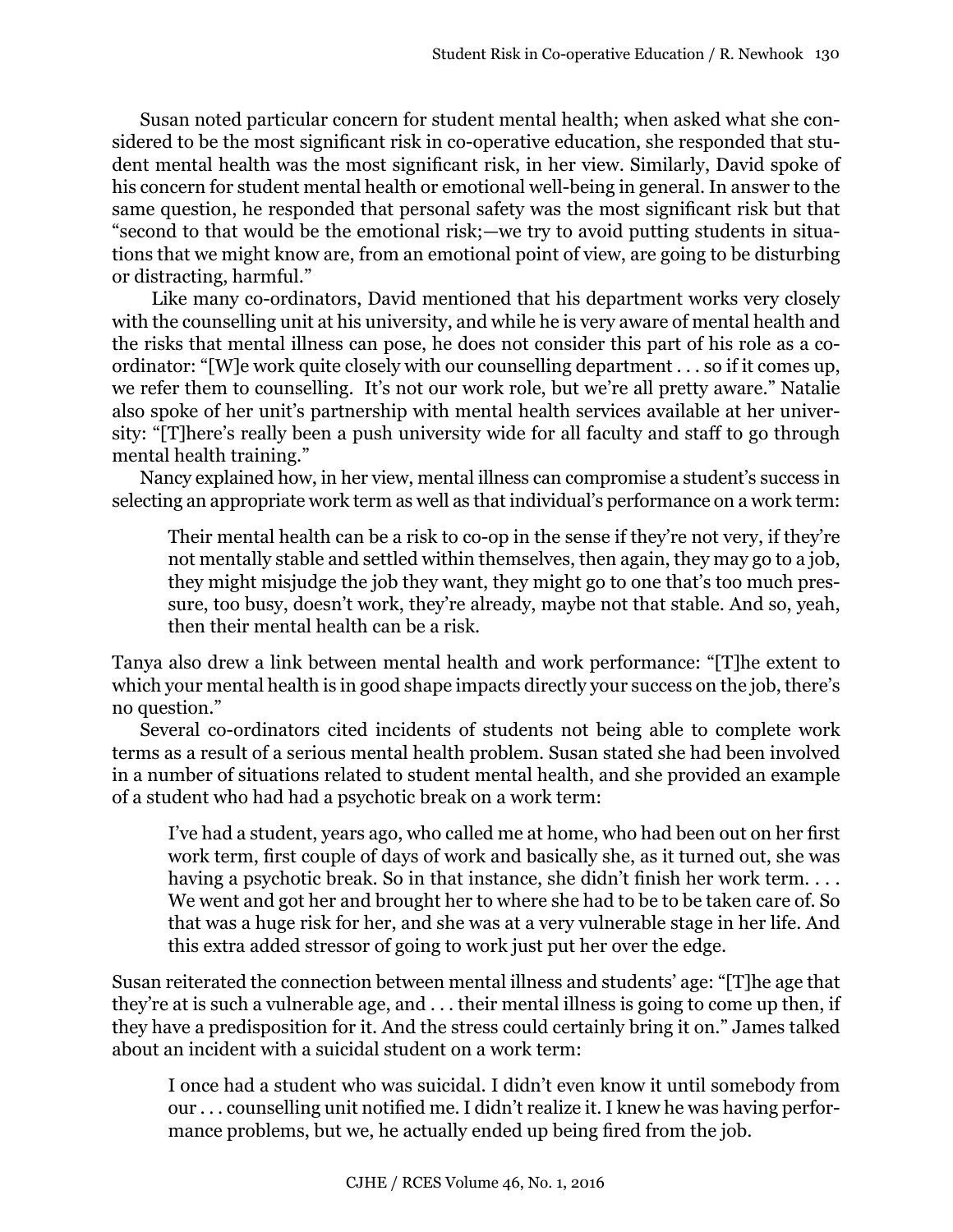Alice had also experienced a student having to leave a work term as a result of a serious mental illness. Here she drew the potential connection between workplace safety and mental health:

I know that students have had to leave work because of mental health issues. So it was probably a good thing that they had to leave work before something happened to somebody else or to them. And I don't mean the student was going to physically harm someone else, but if they're going through troubles in their life and they're not paying attention, then the consequences can be disastrous if you're working in a dangerous worksite.

Similarly, Natalie and Patricia had worked with students who had had to terminate work terms prematurely as a result of a serious mental illness: "[W]e have actually had students leave work terms partway through because of mental health issues" (Patricia).

Susan also identified students travelling outside of their home city or province as being more vulnerable to mental illness:

When students go away to work, [that] in itself can be a huge stressor for students, and we as co-op co-ordinators would never really know how well someone is, if they are well enough to go away, and the individual themselves might not be selfaware enough to know that they aren't well enough to go.

She reinforced the idea that students travelling away from home for work terms are especially vulnerable to mental health illnesses: "[T]he risk is if they go away and get really sad and once again it can easily bring out the mental illness." Clare also discussed the risks for students travelling away from home for a work term and identified loneliness and homesickness as potentially risky for student mental health: "I think that's a risk, because when students are away from home for the first time, they're facing new jobs, new people . . . and I think that there is a loneliness risk and a psychological risk there." She elaborated on her concerns about loneliness:

They're thinking this is going to be such a great thing, living in this great big city, and what they realize is that they're lonely. They're surrounded by millions of people, and it's lonely. So I often think about that as being a big risk for students.

Sarah also reiterated this concern: "I'm not sure how to categorize it. When students leave town and go away, it opens up all kinds of other risks." She elaborated on her thoughts about the loneliness factor: "[W]hen you're away from home, you're a lot more vulnerable to maybe loneliness, who knows, whatever your situation, a bad thing, it gets aggravated when you're alone, your safety [net] is not there."

Several co-ordinators communicated their perceptions of the connection between student mental health and co-operative education in terms of self-confidence and self-worth. "It also poses a risk to their confidence levels as well because they're put into a situation that they're not really prepared for and they're not kind of being guided through in some cases" (Alice). Julia discussed the lasting effects of a work term on a student's confidence level: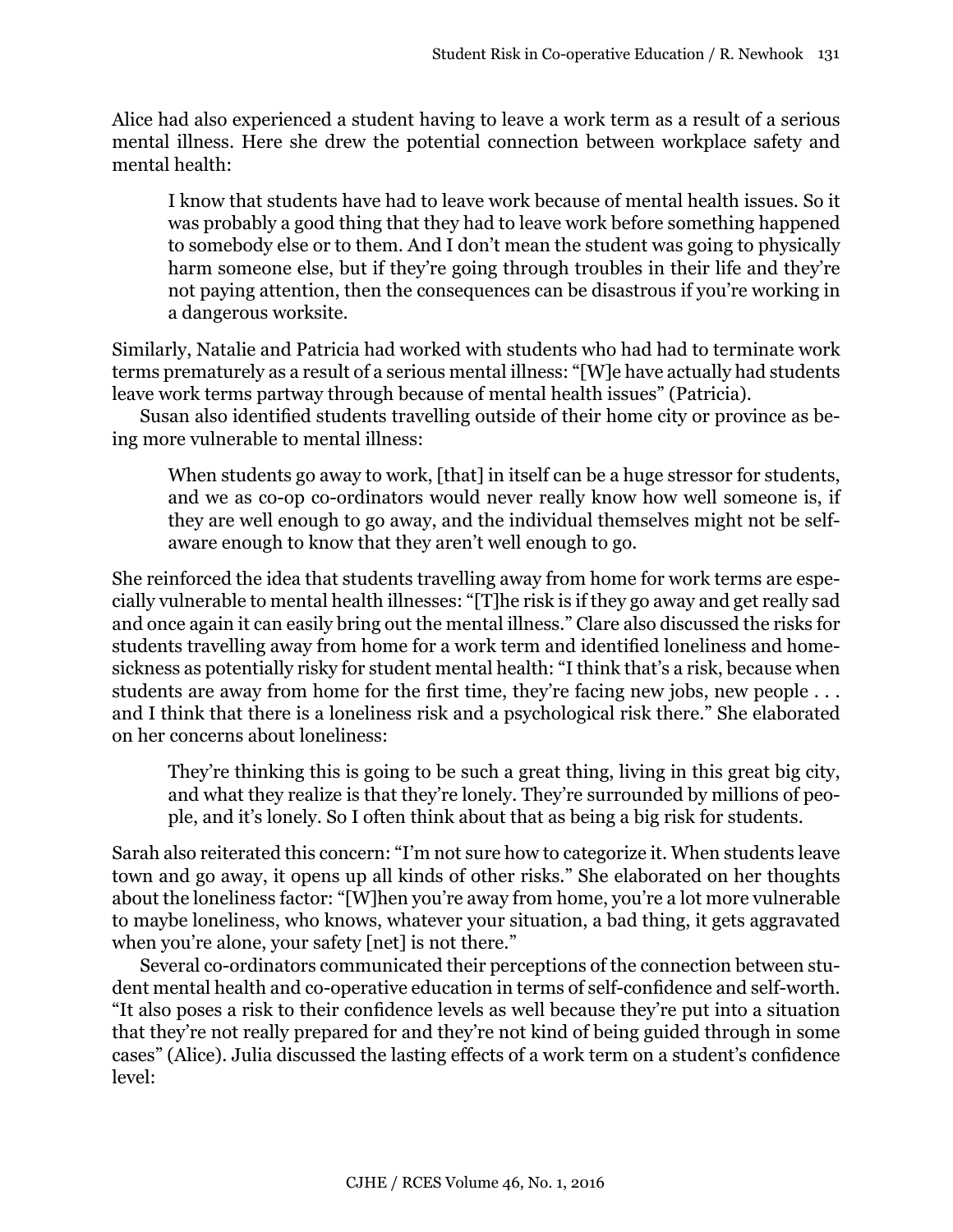I've seen students who had a really bad work term and frankly probably a bit of a mean supervisor, and that impacts their confidence going into the next work term. It's almost like the next two work terms, they're trying to rebuild what was lost in the first.

Julia went on to talk about confidence and experiences of failure in co-operative education. She explained how the competitive set-up of co-operative education in terms of the interview and job-offer process is the first opportunity for many students to experience failure in a meaningful and important way:

Co-op is for many students the first time they've ever failed. Ever. Or, you know, really competed where there's a bottom line, so you might have competed in soccer and everybody gets a medal or a certificate, but at the end of the day, there's only one spot and only one job, so you might think or you've been told your whole life that you're going to do whatever you want to do, and the workplace is finally telling you that that might not be the reality.

Julia elaborated on the competitive nature of co-operative education and students' notions of self-worth: "[Y]ou're competing against your friends, and you really at some point can question whether you're worth it if it's not working out for you." Nancy also noted the potentially profound effect that a negative experience on a work term can have on a student's self-image:

Just as anything in life, when they go out on co-op [work term] with certain expectations and images of themselves and they don't find that they are what they thought they were, that's a mental health issue there. Suddenly, how they see themselves has changed drastically, and that can have profound effects on them.

Co-ordinators acknowledged that co-operative education is a stressful endeavour. University students face many stressors, but co-operative education students face many added stressors. They have to participate in additional activities, including professional development seminars, limiting the time they can commit to other pursuits. Co-operative education students are also expected to apply for multiple jobs and attend subsequent interviews, all of which requires a great deal of time and energy in order to achieve success, as well as being stressful activities in themselves. Several co-ordinators remarked on the extra work completed by co-operative education students compared to other university students. "It's like taking another course when you're on your academic terms" (Julia).

Susan suggested that the extra stress experienced by co-operative education students could bring out a mental health problem in students with a predisposition to mental illness. Julia noted that the number of student situations related to stress, anxiety, and mental health seemed to be rising: "I've noticed in the six years that I've been here that students have, there have been more issues with students levels of stress and anxiety and mental health since I started working here." She went on to say that being at university "is a stressful time. And ultimately, co-op is super stressful." She noted that co-ordinators at her university routinely deal with students who are extremely upset and stressed: "I mean, we joke sort of, like, oh, first crier of the semester, and that sounds pretty cynical, but it kind of speaks to the level of stress that the students are experiencing."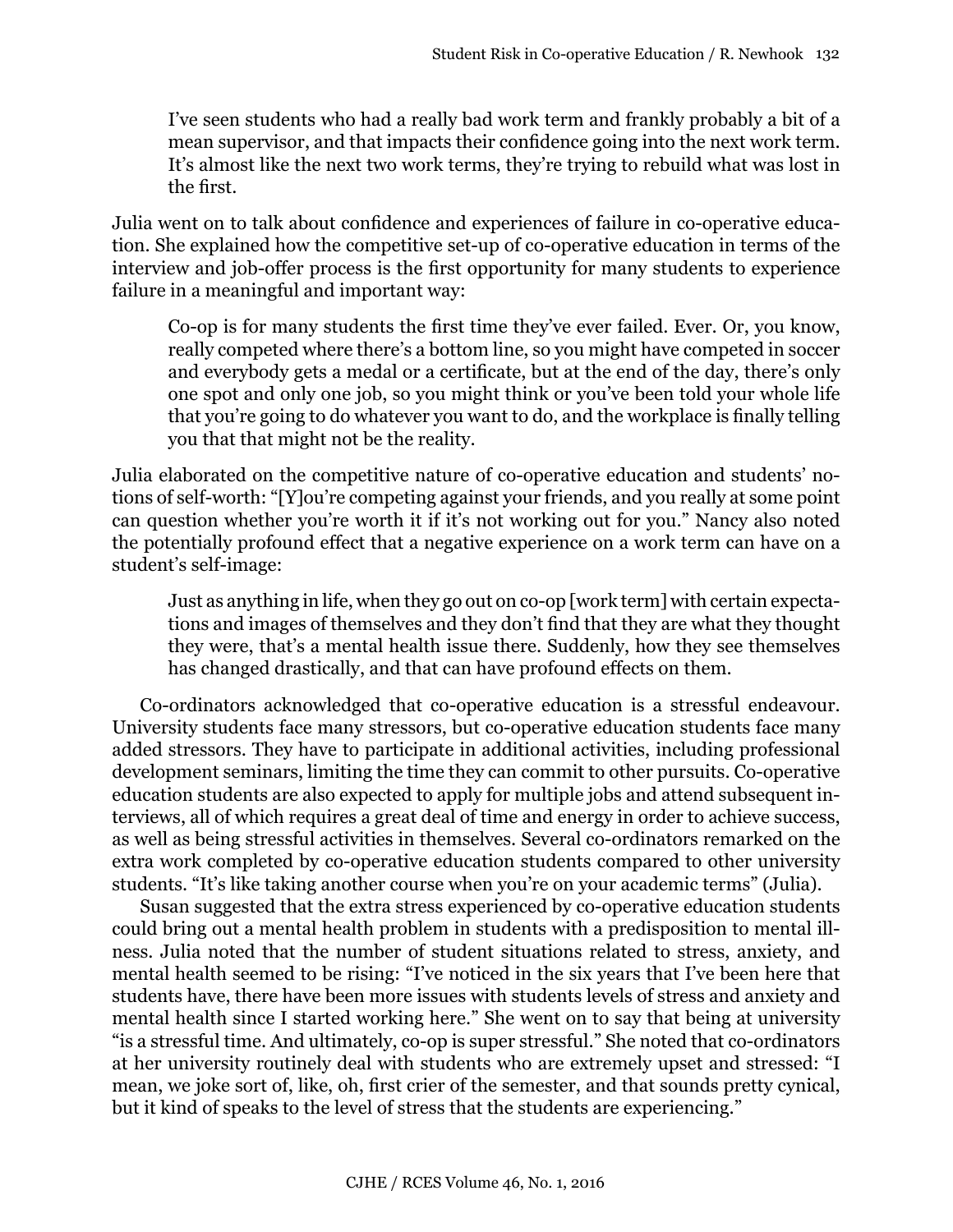#### **Discussion**

The primary research question in this study asked: What do co-ordinators perceive as the main risks to students in co-operative education? Largely, the co-ordinators believed that co-operative education was a safe endeavour and that examples of extreme situations were very rare. The majority of co-ordinators also agreed that there was an increasing focus on risk at their institution. Whether real or imagined, their responses support the notion of society's elevated risk consciousness and fear of the unknown. Co-ordinators' awareness of risk is in line with many academics' assertions that the concept of risk is pervasive in everyday life in most Western societies (Tulloch & Lupton, 2003).

Without exception, co-ordinators indicated that students were the most at-risk population in co-operative education. Many reasoned that this was a direct result of co-operative education students' age, limited experience, and lowly place in the hierarchical world of work. Clearly co-operative students are adults, but according to Côté and Bynner (2008), "one of the least contested issues in contemporary youth studies is that the transition to adulthood is now taking longer on average than in the past, delayed until the mid-twenties to late-twenties for a significant proportion of youth cohorts in many developed societies" (p. 253). Therefore, it can be argued that most undergraduate university students are transitioning to adulthood but do not yet have the established commitments and independent lifestyles that most older people associate with being an adult. As a result, the majority of the students participating in co-operative education are still in a transitional stage of life, neither child nor adult. Nelson and Barry (2005) summarized much research on this period of human development, which has found that emerging adults are more likely to engage in risk-taking behaviours in general. The transition to adulthood is, for many, a time of exploration and experimentation, testing and trying, taking risks. It is not surprising, then, that co-ordinators identify the student as the most at-risk and that they identify youth as one of their students' key risk factors. Indeed, co-operative education is perfectly positioned to capitalize on the risk-taking behaviour of the emerging adults enrolled in these programs; co-operative education encourages risk-taking by facilitating both career and academic exploration and experimentation in a supportive and safe environment. Co-ordinators acknowledged that their students' youth and limited life experience put them at risk, even while those same qualities encouraged risk-taking through seeking varied and new work experiences.

Other risks to the students relate to their personal safety at work, workplace harassment, and mental health. The ramifications of workplace health and safety violations and workplace harassment are well known, but less well known is the vulnerability of university students to mental health problems. Storrie, Ahern, and Tuckett (2010) conducted a systematic review of academic publications on university student mental health, which demonstrated that serious mental illness in student populations was a growing problem worldwide. According to their review, common problems experienced by university students included depression, eating disorders, self-harm, and obsessive compulsive disorder (p. 2); Martin (2010) identified depression and anxiety as the main conditions (p. 264).

While mental health problems affect people of all ages, three-quarters of people who will develop mental illnesses do so between the ages of 16 and 25 (Martin, 2010, p. 259), which is typically the time of life when people attend postsecondary education. An Ameri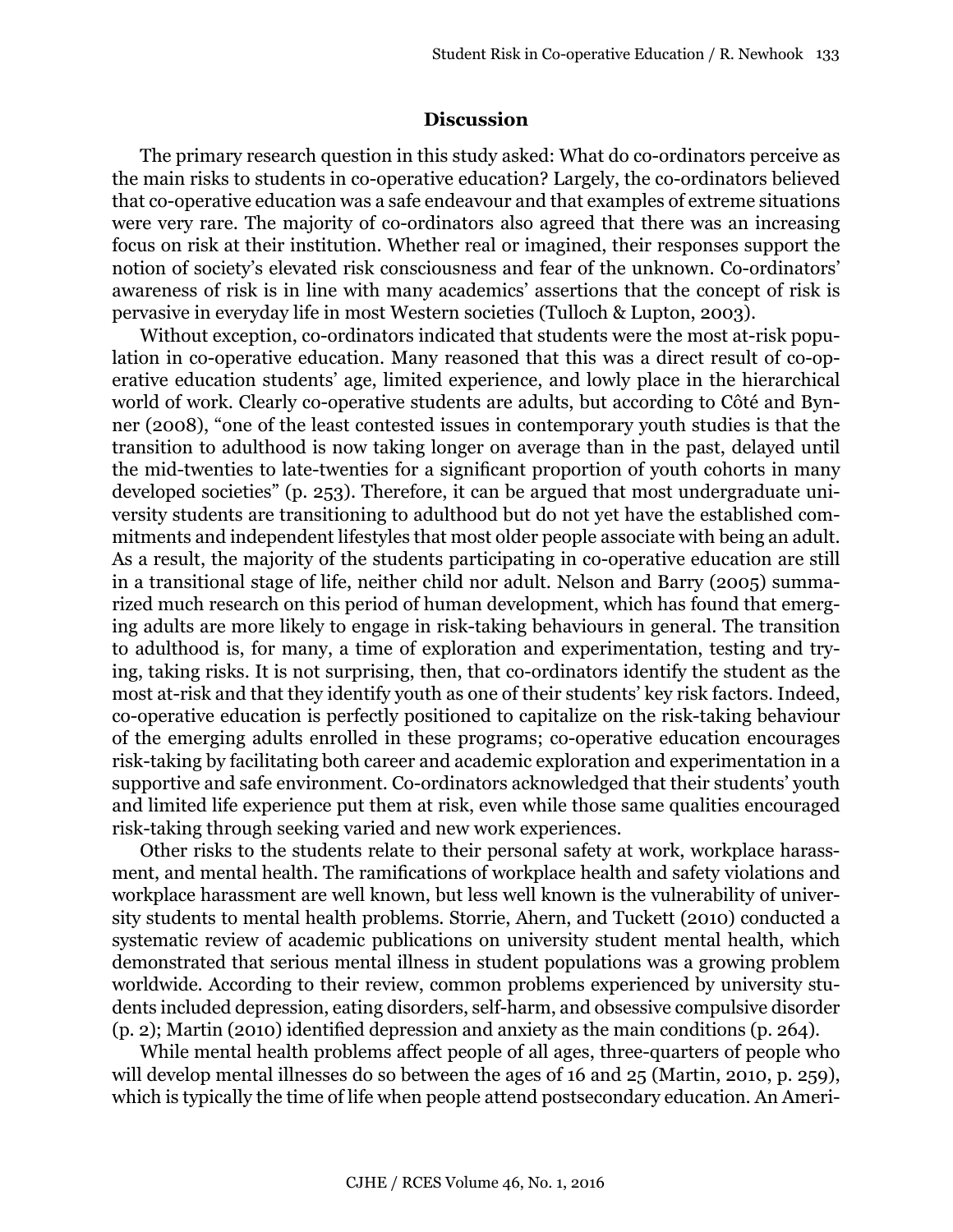can study of students who experienced psychiatric problems during college showed that just under half of the students (49%) experienced the onset of mental illness while they were attending college (Megivern, Pellerito, & Mowbray, 2003, p. 221); roughly half of the students experienced psychiatric problems only after entering postsecondary studies. While the findings of Martin and of Megivern et al. showed that postsecondary students experienced high levels of mental health challenges, Stallman (2010) went further and demonstrated that university students experienced significantly higher rates of mental health problems than the general population. She concluded that the "extremely high prevalence of mental health problems in university students provides evidence for this being an at-risk population" (p. 249). Thus, co-ordinators correctly identified co-operative education students as being at risk for mental health problems.

In general, there was no correlation between the academic discipline of the students and the risks to students that the co-ordinators identified. Co-ordinators in engineering and science programs demonstrated greater awareness of and focus on personal safety, although virtually all co-ordinators identified personal safety as a risk, regardless of the discipline. Otherwise, the risks identified were not related to the discipline; rather, coordinators from different disciplines perceived the risks to apply to their students equally.

#### **Conclusion**

The unique element of co-operative education when compared to other kinds of offcampus university-sponsored activity is that the work term student is a paid employee of the host organization. While it is clear that the university has a duty of care to cooperative education students on work terms, it is also clear that employers have responsibilities to their employees, co-operative education students included. It has already been established that co-operative education co-ordinators are unclear where the boundaries of their responsibilities lie when compared with those of the other players in co-operative education (Newhook, 2013), perhaps because the university and the employer could both be held legitimately responsible, given the dual nature of the co-operative education student as both student and employee.

Co-operative education is categorized as a safe activity by those who work most closely with co-operative education university students; however, co-ordinators acknowledge that there are possible risks to the student. Co-ordinators are well-placed to take the lead in reducing the level of risk to students on work terms by educating students about the possible risks as well as developing practices to help students and employers talk to each other about safety at work.

On campus, co-ordinators can develop programs and/or information packages for students to make them aware of the possible risks. For example, co-ordinators routinely include professional development seminars for students as part of the preparation offered to students before they go on a work term. Co-ordinators can elaborate on topics such as workplace safety, harassment, conflict management, ethics, and workplace behaviour to educate students on best practices for safe and professional behaviour. Although it is quite difficult to make up for the youth and limited life experience of the students, thorough discussions and education on these topics would be of great benefit. In addition, offices are available on all university campuses to deal with instances of harassment, and there are services available to students needing counselling and mental health care, which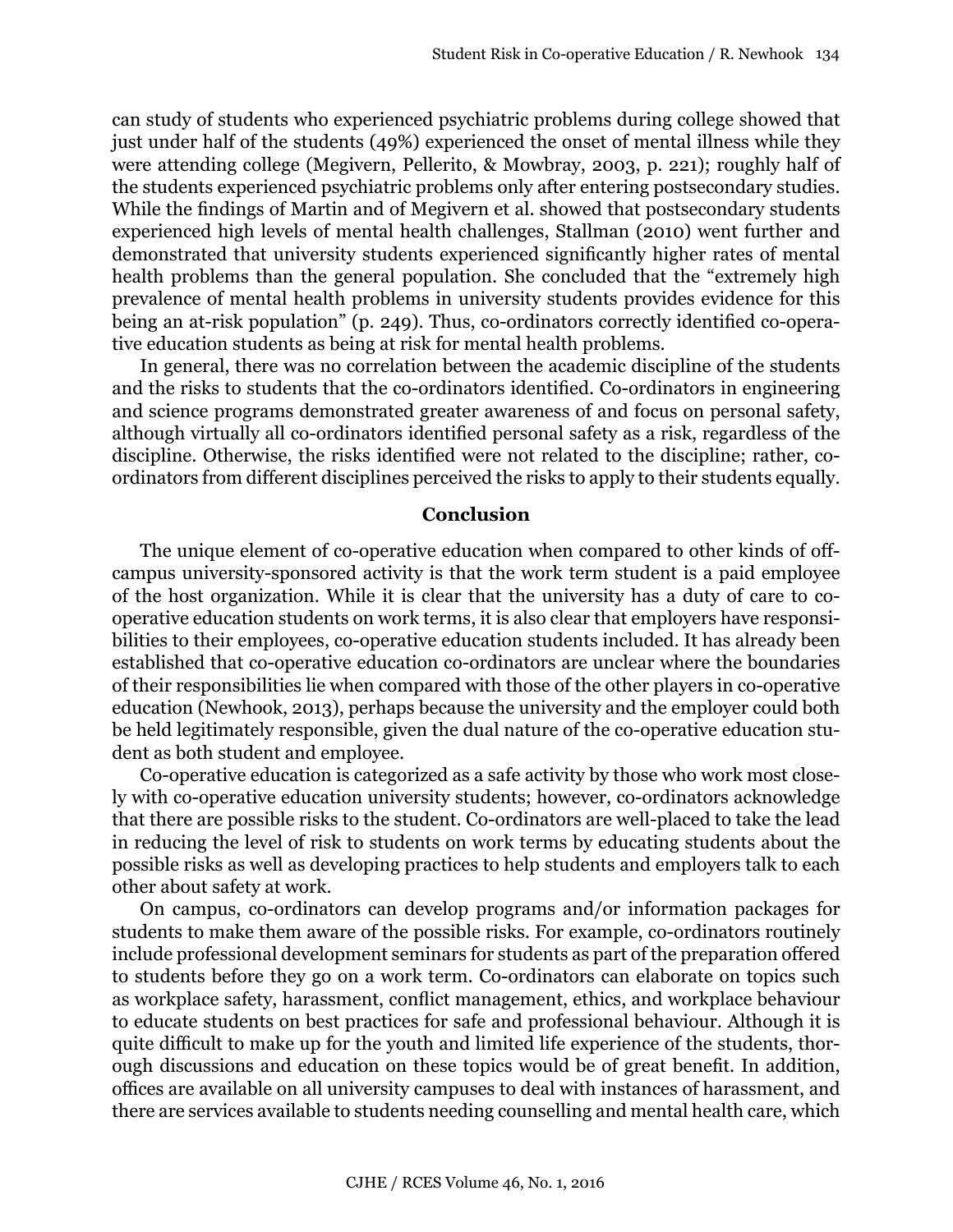were also identified as risk factors for co-operative education students. Students need to be aware that these services are available to them while they are on work terms as well as when they are on campus.

Co-ordinators have the opportunity to influence student safety and well-being off campus as well. In developing jobs and speaking with employers, co-ordinators can ensure that employers are aware of the goals of co-operative education in providing developing professionals with a safe and supportive environment in which to learn, apply theoretical classroom knowledge, and explore career options. Co-ordinators can also establish procedures to ensure that employers and students are talking to each other directly about workplace safety, harassment, and policies and procedures, by developing forms or checklists that must be completed by the employer and student when the student starts work.

The risks identified in this research apply directly to co-operative education students; however, comparison with students participating in other off-campus university-sponsored activities can be made. It is therefore also important that other university faculty and staff who work with students involved in other off-campus activities take note of these risks and identify solutions and policies to ensure student safety off campus, particularly where there is not a partnering agency that is also responsible for the student's safety. While the solutions and policies for other student off-campus activities must be developed specifically for the realities of each program and situation, practices employed in co-operative education programs may be applicable.

### **Acknowledgments**

I would like to extend my thanks to the participants of this study. This research was supported in part through funding received from the Canadian Association for Cooperative Education.

#### **References**

Arnoldi, J. (2009). *Risk: An introduction*. Cambridge, UK: Polity Press.

Beck, U. (1992). *Risk society: Toward a new modernity*. London, UK: Sage.

Bell, S. (2013, October 28). "Waterloo Suresh" gets two years prison for helping terrorists acquire "sophisticated" military tech. *National Post.* Retrieved from [http://](http://news.nationalpost.com/2013/10/28/suresh-sriskandarajah-who-pleaded-guilty-to-terrorism-is-a-role-model-ndp-mp-writes/) [news.nationalpost.com/2013/10/28/suresh-sriskandarajah-who-pleaded-guilty-to](http://news.nationalpost.com/2013/10/28/suresh-sriskandarajah-who-pleaded-guilty-to-terrorism-is-a-role-model-ndp-mp-writes/)[terrorism-is-a-role-model-ndp-mp-writes/](http://news.nationalpost.com/2013/10/28/suresh-sriskandarajah-who-pleaded-guilty-to-terrorism-is-a-role-model-ndp-mp-writes/)

Billett, S., & Choy, S. (2011). Cooperative and work-integrated education as a pedagogy for lifelong learning. In R. K. Coll & K. E. Zegwaard (Eds.), *International handbook for cooperative and work-integrated education* (pp. 25–30). Lowell, MA: World Association for Cooperative Education.

Birtwistle, T. (2002). Liability and risk assessment in student activity abroad—the UKCOSA survey. *Education and the Law, 14*(4), 231–252.

Canadian Association for Co-operative Education [CAFCE]. (2006). *CAFCE accreditation standards and rationale*. Retrieved from [http://www.cafce.ca/\\_Library/](http://www.cafce.ca/_Library/Bylaws/Standards_Rationales.pdf) [Bylaws/Standards\\_Rationales.pdf](http://www.cafce.ca/_Library/Bylaws/Standards_Rationales.pdf)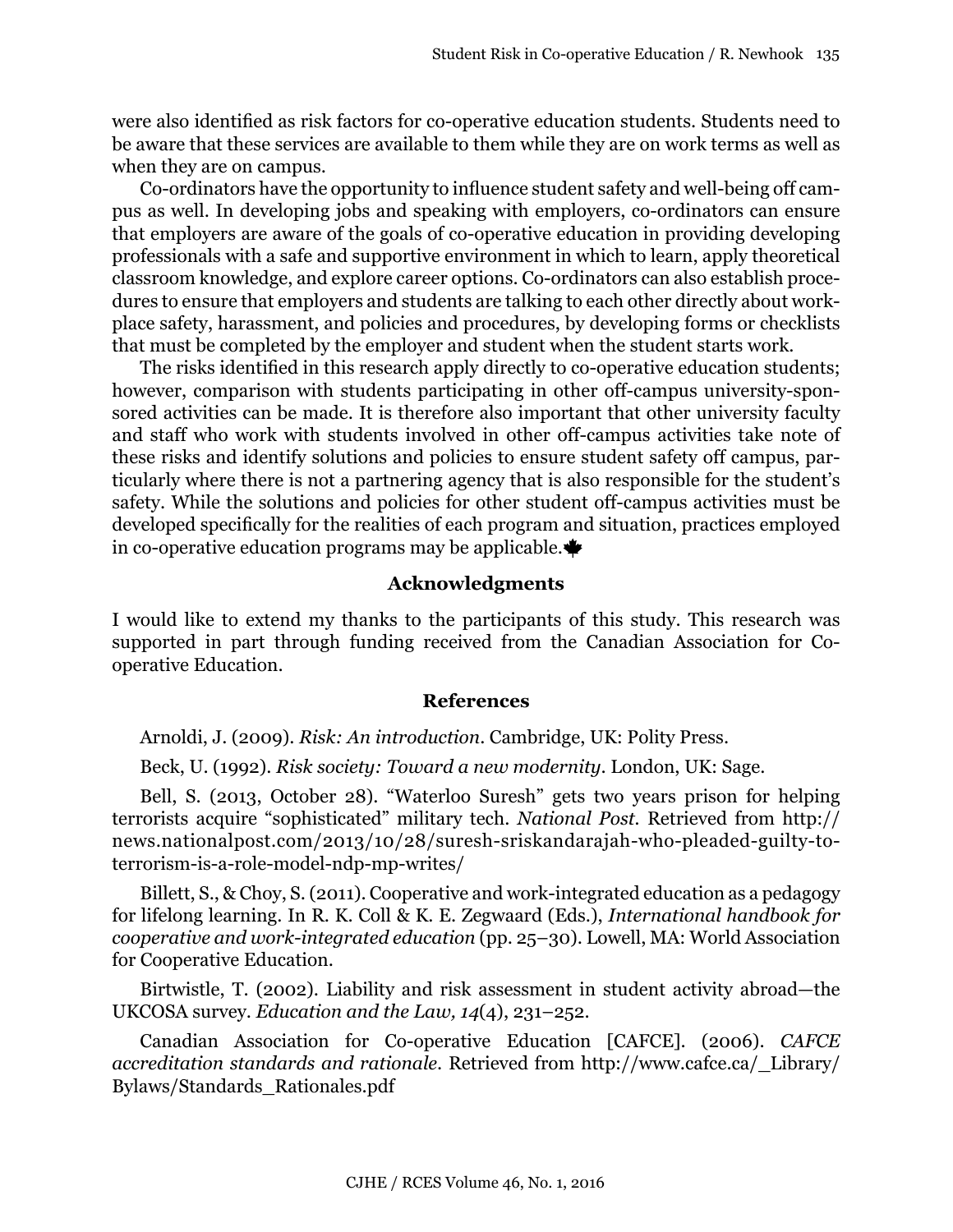Canadian Association for Co-operative Education [CAFCE]. (2009). *Benefits of cooperative education*. Retrieved from<http://www.cafce.ca/about-us-benefits.html>

Côté, J., & Bynner, J. M. (2008). Changes in the transition to adulthood in the UK and Canada: The role of structure and agency in emerging adulthood. *Journal of Youth Studies, 11*(3), 251–268.

Huber, M. (2010). The emergence of academic risks in British higher education. In B. M. Hutter (Ed.), *Anticipating risks and organising risk regulation* (pp. 113–139). New York, NY: Cambridge University Press.

Ipsos Reid. (2010, January 20). Canadian post-secondary education: Impact of coop education programs. Special mini-report. Retrieved from [http://www.cafce.ca/\\_](http://www.cafce.ca/_Library/_documents/ResearchIpsos2010.pdf) [Library/\\_documents/ResearchIpsos2010.pdf](http://www.cafce.ca/_Library/_documents/ResearchIpsos2010.pdf)

Jobin, B. (2007, November 2). Wolves killed student: Jury. *Prince Albert Daily Herald*. Retrieved from [http://www.paherald.sk.ca/Education/2007-11-02/article-178031/](http://www.paherald.sk.ca/Education/2007-11-02/article-178031/Wolves-killed-student-jury/1) [Wolves-killed-student-jury/1](http://www.paherald.sk.ca/Education/2007-11-02/article-178031/Wolves-killed-student-jury/1)

Katter, N. A. (2002). Negligence in the delivery of higher education: How vulnerable are our universities? *Journal of Educational Administration, 40*(4), 390–399.

Katula, R. A., & Threnhauser, E. (1999). Experiential education in the undergraduate curriculum. *Communication Education, 48*(3), 238–255.

Lupton, D. (1999). *Risk*. Florence, KY: Routledge.

Martin, J. M. (2010). Stigma and student mental health in higher education. *Higher Education Research & Development, 29*(3), 259–274.

Megivern, D., Pellerito, C., & Mowbray, C. (2003). Barriers to higher education for individuals with psychiatric disabilities. *Psychiatric Rehabilitation Journal, 26*(3), 217–231.

Middlemiss, S. (2000). Legal liability of universities for students. *Education and the Law, 12*(2), 69–91.

Nelson, L. J., & Barry, C. M. (2005). Distinguishing features of emerging adulthood: The role of self-classification as an adult. *Journal of Adolescent Research, 20*(2), 242–262.

Newhook, R. (2013). Perceptions of risk in co-operative education. *Journal of Cooperative Education and Internships, 47*(1), 78–93.

Pearson, D. R., & Beckham, J. C. (2005). Negligent liability issues involving colleges and students: Balancing the risks and benefits of expanded programs and heightened supervision. *Journal of Student Affairs Research and Practice, 42*(4), 460–477.

Roderick MacIsaac suicide: B.C. government apologizes to researcher's family. (2014, October 3). *CBC News British Columbia*. Retrieved from [http://www.cbc.ca/news/](http://www.cbc.ca/news/canada/british-columbia/roderick-macisaac-suicide-b-c-government-apologizes-to-researcher-s-family-1.2787048) [canada/british-columbia/roderick-macisaac-suicide-b-c-government-apologizes-to](http://www.cbc.ca/news/canada/british-columbia/roderick-macisaac-suicide-b-c-government-apologizes-to-researcher-s-family-1.2787048)[researcher-s-family-1.2787048](http://www.cbc.ca/news/canada/british-columbia/roderick-macisaac-suicide-b-c-government-apologizes-to-researcher-s-family-1.2787048)

Schoepfer, K. L., & Dodds, M. (2010). Internships in sports management curriculum: Should legal implications of experiential learning result in the elimination of the sport management internship? *Marquette Sports Law Review, 21*(1), 183–201.